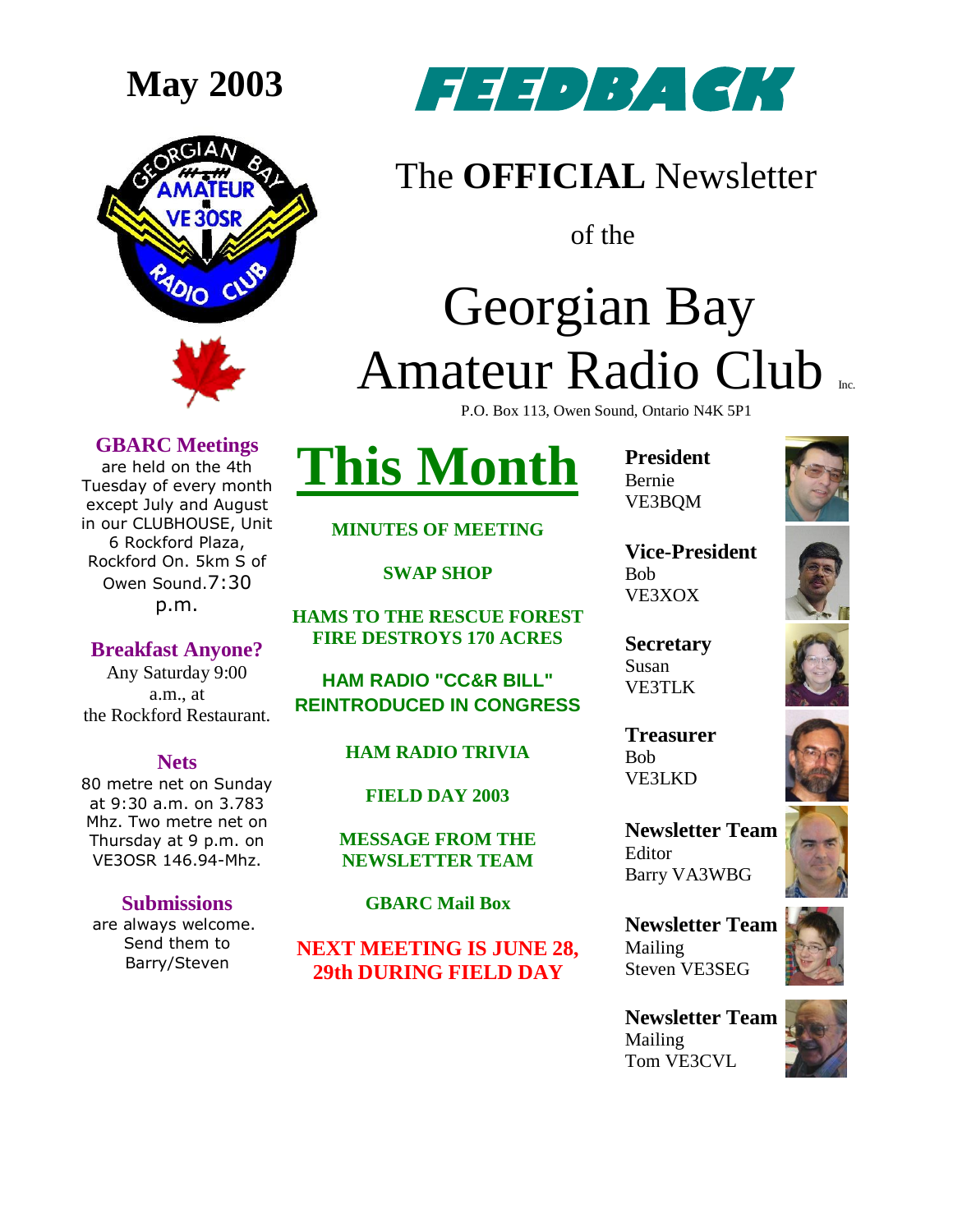### **GEORGIAN BAY AMATEUR RADIO CLUB MINUTES OF MEETING**

Georgian Bay Amateur Radio Club Minutes of April 22, 2003 Meeting

The Meeting was called to order by President Bernie BQM at 7:30 p.m. Welcomed everyone and introductions were made.

Bob LKD gave the Treasurer's Report.

Moved by Joe JNA and seconded by Jim CJM to accept the minutes with the following changes ARIES to ARES, Randy and Lynn to Randy Lynn and YL to Anna. Motion passed.

Old Business

**Clubhouse is closing May 14**. The next meeting will be May 27 @ 7:30 p.m. at the Rockford Restaurant. The 50-50 draw will be used as payment for the room. Coffee will be for sale. There is a possibility of Lion's Head as a location for a meeting(s).

Thank you to Bob XOX for being the nomination committee for elections. The following people have agreed to let their name stand for a position on the executive: President - Gene IJD; Vice President - Bob XOX; Treasurer - Bob LKD; Secretary - Tom TSA; Technical or Program Director - Jim CJM. The elections will be held at the May meeting.

The "committee for membership dues" has been looking at restructuring. A report was given and a discussion was held. The membership drive resulted in 19 new members.

Moved by Tom TSA, on behalf of the committee, and seconded by Bob LKD that there be acceptance of the changes to the dues of the proposed by laws as read at the meeting of April 22, full new members \$35. and full new associate members \$25. subject to discounts on renewals. Passed unanimously.

Moved by Bob LKD and seconded by Chris MUM that there be a 25% discount on new memberships of \$35 .and associate membership of \$25. with the presentation of the mailout coupon. Passed.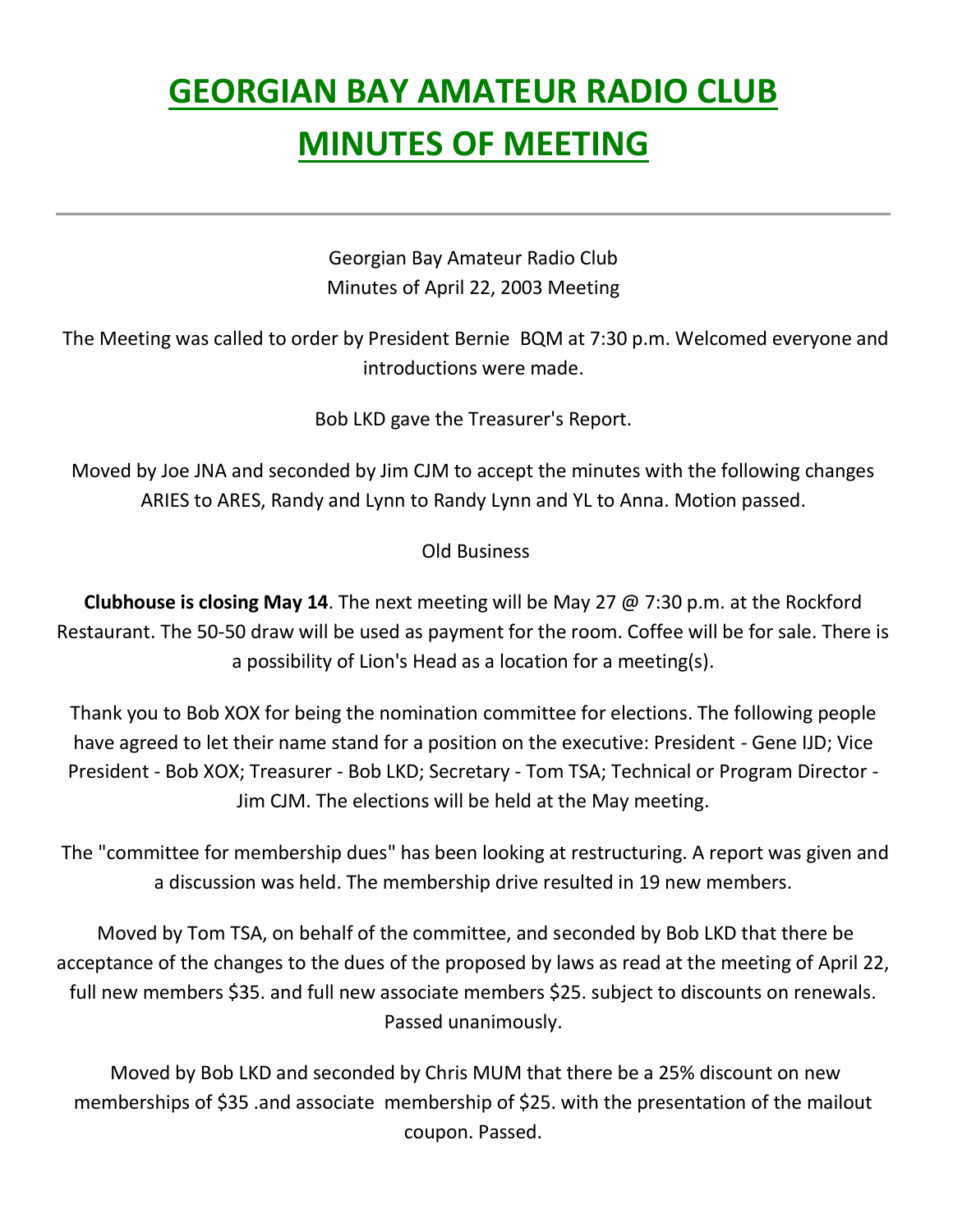A tent for \$250. and a washroom for \$125. have been ordered for Field Day. Moved by Gene IJD and seconded by Bob LKD that up to \$400. be spent for the tent and the facilities. Passed.

### New Business

Moved by Bob LKD and seconded by Bernie BQM that the club pick up the expenses of \$141.77 for the mass membership drive mailing. Passed.

The Zehrs tapes have been submitted.

CanWarn training on Wednesday April 23 at the Bruce Information Centre.

Moved by Joe JNA and seconded by Dieter DST that the code be put back on the phone patch and that it be for members only. Passed.

Antenna party, if you would like to be involved contact Bob XOX, Bernie BQM or Gene IJD. The take down of the Clubhouse antenna will be Monday April 28 at 7:00 p.m. Work will be done during the day if possible. Some members will need help with their antennas.

Aubrey TUQ won the 50-50 draw.

Moved by Gene IJD that the meeting be adjourned at 9:04 p.m

## **SWAP SHOP**

One Yaesu FL2100z HF Amplifier Coverage is 10 through 160 meters including warc bands... Unit runs a pair of 572b tubes..Approx. Output is 600+ watts ...Unit in great shape.... Asking 675.00 Canadian Dollars Contact Bob Vary VE3NX/VE3XOX R.R.#8 Owen Sound, Ontario, Canada N4K-5W4 519-376-8060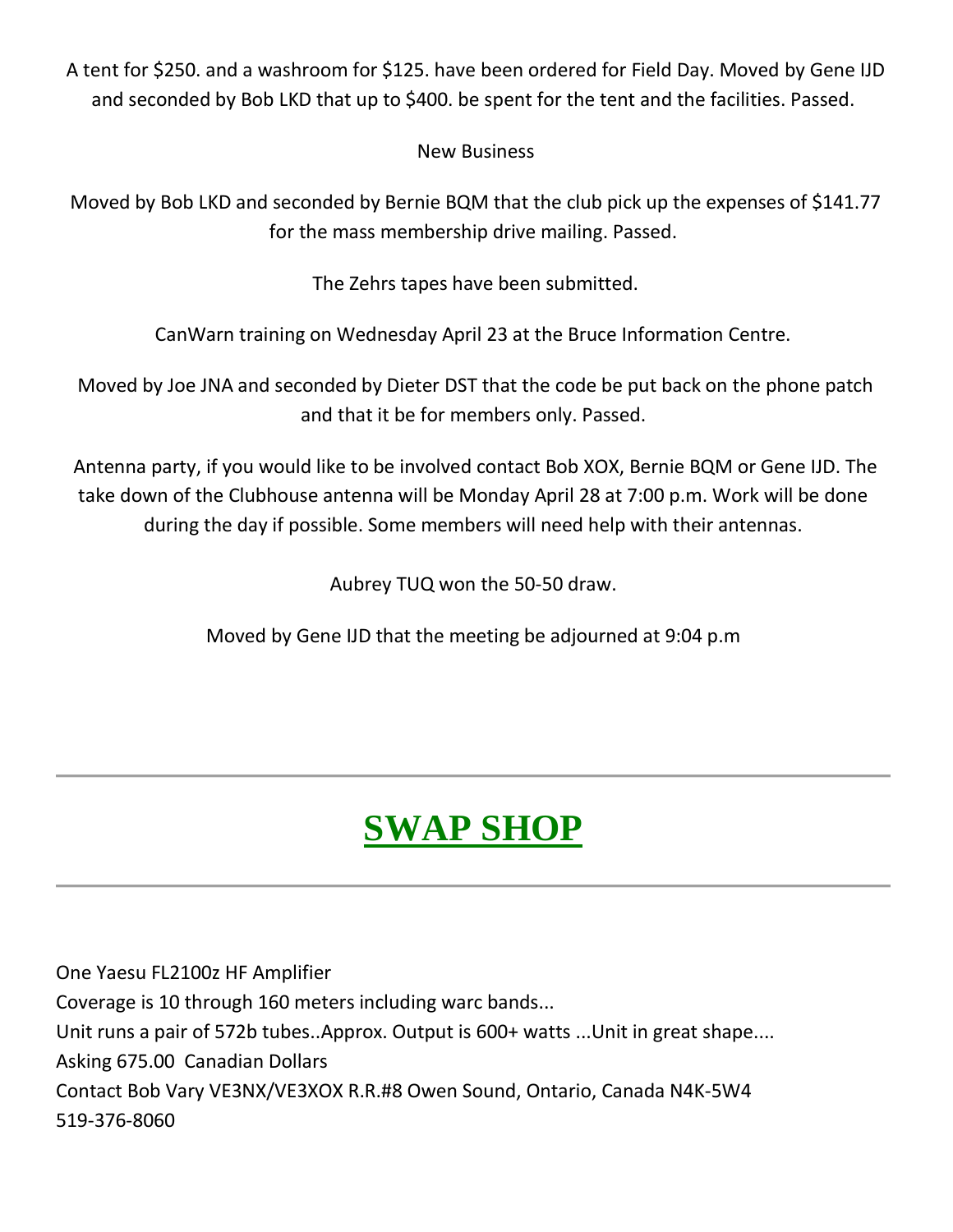### **Wanted**

Any general coverage communication receiver. A young friend would like to try out short wave listening. Maybe it will work into an interest in ham radio. Contact Tom VA3TS **519-371-9805**

Do you have some ham equipment for sale or are you looking for something, well then what better place to do that than in the GBARC feedback. If you are looking for something or have something for sale just send your name Callsign and what you have for sale to ve3seg@rogers.com where it will then be posted in the swap shop section of the GBARC feedback.

### **HAMS TO THE RESCUE**

### **FOREST FIRE DESTROYS 170 ACRES**

SUMMITVILLE — Firefighters fear warm weather and high winds today could rekindle a forest fire that ravaged at least 170 acres of woodland.

Between 150 and 200 firefighters from nearly every department in Columbiana County and some from Carroll and Jefferson counties battled the fire in Wayne and Franklin townships from about 4 p.m. to 11:30 p.m. Tuesday.

Tuesday's warmth and gusting winds spelled trouble for firefighters, many of whom were called from battling small brush fires in their own areas to assist with the fire that by 8 p.m. had burned about 170 acres.

Family's surprise

Tina Guy, 15, and her family arrived about 5:30 p.m. Tuesday to find the woods around their two mobile homes on Hull Road in Wayne Township ablaze and four firetrucks in their yard.

Franklin Township firefighters had searched the two mobile homes before they arrived. They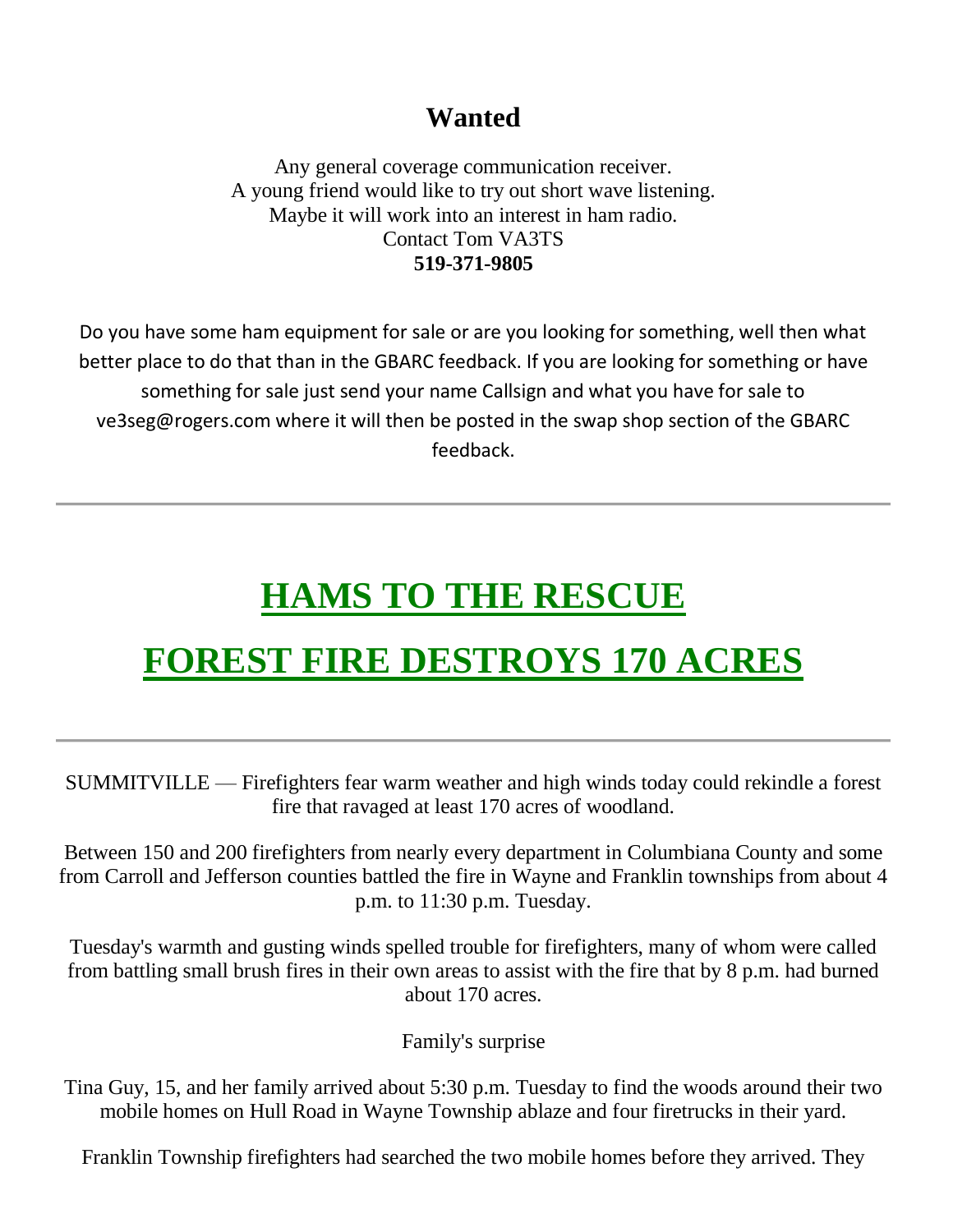stopped the fire as the flames skirted across a trailer.

By 8 p.m. Tina was watching three dogs rescued from the trailers and lamenting that her aunt's dog had broken its chain and was missing, and firefighters would not let her go into the trailer to retrieve a cat. She said the cat would only come to her and was probably hiding. She said the family was told they would not be allowed to stay in the trailers Tuesday night and they weren't sure where they would spend the night.

Tina said she and her parents, Mark Evans and Kim Hendricks, live in one trailer and her aunt and uncle, Harold and Lori Bell, live in the other. The fire burned a camper the family had in the woods but did not touch a new pole barn Evans is nearly finished building. She said Evans intends to build a home on the property, too.

Front-row seats

Across the Wayne Township road, lawn chairs in the front yard gave Harry Johnson and his family front-row seats as Ohio Department of Natural Resources Division of Forestry firefighters used blowtorches to create a "back burn" about 500 feet from his home. Johnson and his son watched as a tree on top of the hill nearby burned, sending flames about 30 feet into the air. Firefighters prevented the fire from moving east and crossing to Johnson's side of the road.

Franklin Township Fire Lt. Robert Marra said the Division of Forestry had a bulldozer, two others were called in from private companies and a local man arrived to donate use of another to battle the fire. He said ODNR officials were considering bringing in a helicopter for a water drop if the fire was not stopped. Marra said that spurred by brisk winds, the fire moved quickly with walls of flame 30-feet high burning trees in several directions. He said they stopped the fire from moving east of Hull Road, and north of state Route 518.

The southern borders of the blaze were Yellow Creek Church Road in Franklin Township and Glasgow Road in Wayne Township. About 8:30 p.m., Marra said firefighters were still chasing a 12-foot high wall of flame that was moving west in Franklin Township toward Foundry Hill Road.

### Fears of rekindling

By about 11:30 p.m. most of the firefighters had packed up and departed. Though no flames were visible, embers could be seen glowing, leading some firefighters to fear that the blaze might start anew.

Marra said Columbiana County EMA officials, the Salvation Army and local ham radio operators also assisted. He said ham radio operators enabled the many firefighters to communicate without tying up the regular fire radio bands.

Fire departments not on the scene, including some in West Virginia, were on standby to cover calls of departments battling the fire, he said.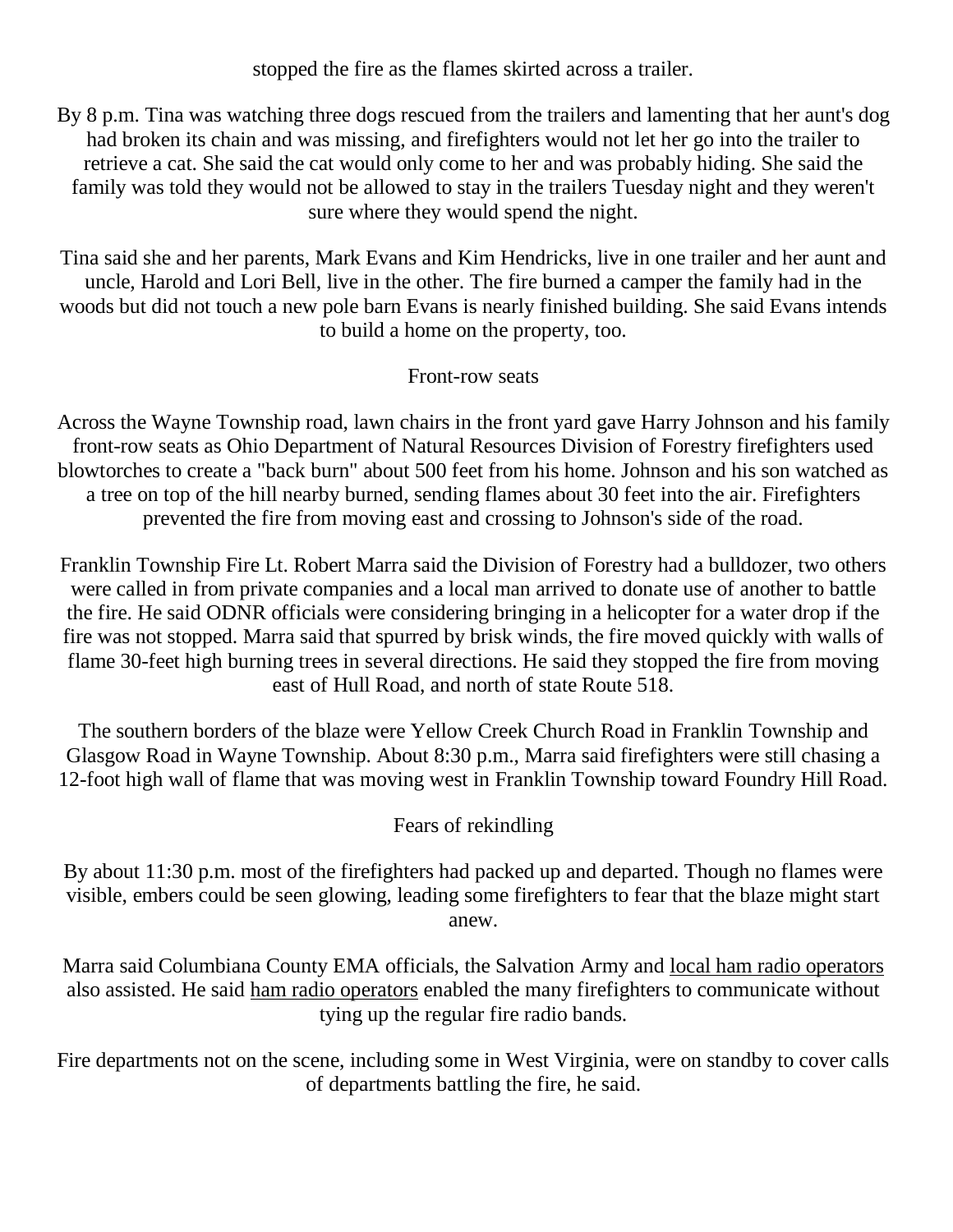## **HAM RADIO "CC&R BILL" REINTRODUCED IN CONGRESS**

**NEWINGTON, CT, Mar 31, 2003--Another Congressional attempt to provide relief to amateurs prevented from installing outdoor antennas by private deed covenants, conditions and restrictions (CC&Rs) is under way. Rep Steve Israel (D-NY) has again introduced the "Amateur Radio Emergency Communications Consistency Act" into the current session of Congress. The measure, designated HR 1478, would require private land-use regulators such as homeowners' associations to "reasonably accommodate" Amateur Radio antennas consistent with the PRB-1 limited federal preemption. PRB-1 now applies only to states and municipalities.** 

### **HAM RADIO TRIVIA**

### 1. **What is IR compensation?**

| Amplifier circuit used to boost Infra-Red diode output       |
|--------------------------------------------------------------|
| Device that compensates for voltage drop due to current flow |
| A red lens designed to filter emitted IR light               |
| Night vision sensitivity control                             |

#### 2. **What does BNC mean?**

| <b>Bayonet Nut Connector</b>   |
|--------------------------------|
| <b>British Naval Connector</b> |
| <b>Bayonet N Connector</b>     |
| <b>Bayonet Niell Concelman</b> |

#### 3. **A 6J6 is a?**

| High power beam tetrode              |
|--------------------------------------|
| Triode                               |
| Double triode                        |
| brand of beer made by Collins Radio. |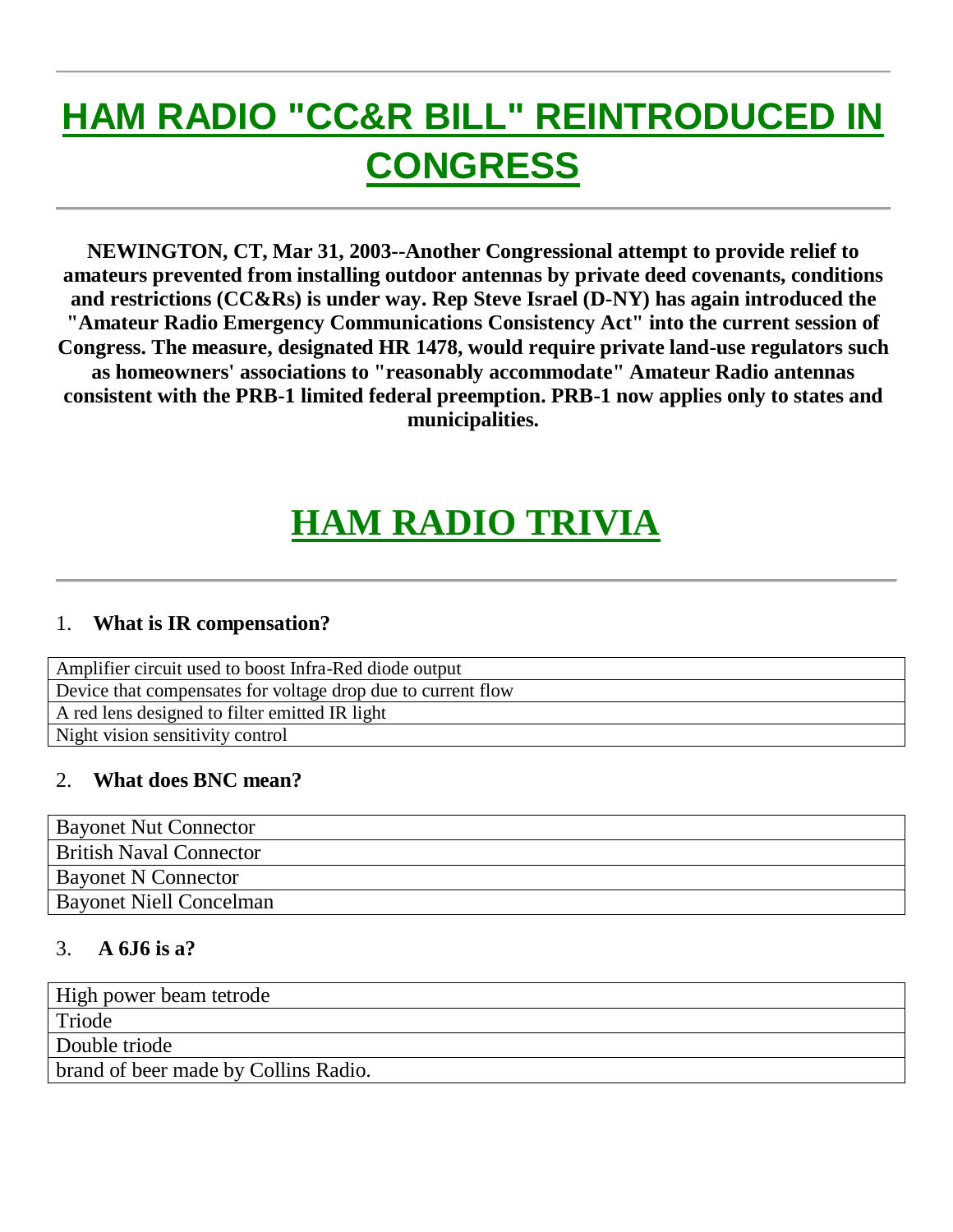#### 4. **What was a coherer?**

| a detector               |
|--------------------------|
| an IF stage              |
| an audio filter          |
| cw aid for better keying |

#### Answers for the April Ham Radio trivia questions

- 1. Al Gross
- 2. You have a chirpy signal
- 3. An ARRL trained Official Observer

Answers for these questions will appear in the June edition of the Feedback

### **FIELD DAY 2003**

**This year Field Day Is on June 28, 29th. Field Day will be held at the QTH of Gene VE3IJD and his XYL Randy. Field Day will be the June Meeting. All club members and friends are more then welcome to come out and have a lot of fun.**

### **MESSAGE FROM THE NEWSLETTER TEAM**

Have you made an interesting contact or read a really interesting article that you think others would like? well then what better way of doing that then in the GBARC newsletter. The GBARC newsletter is always looking for interesting stories so if you have one done be a chicken be a ham and send it to Steven VE3SEG and Barry VA3WBG and ve3seg@rogers.com